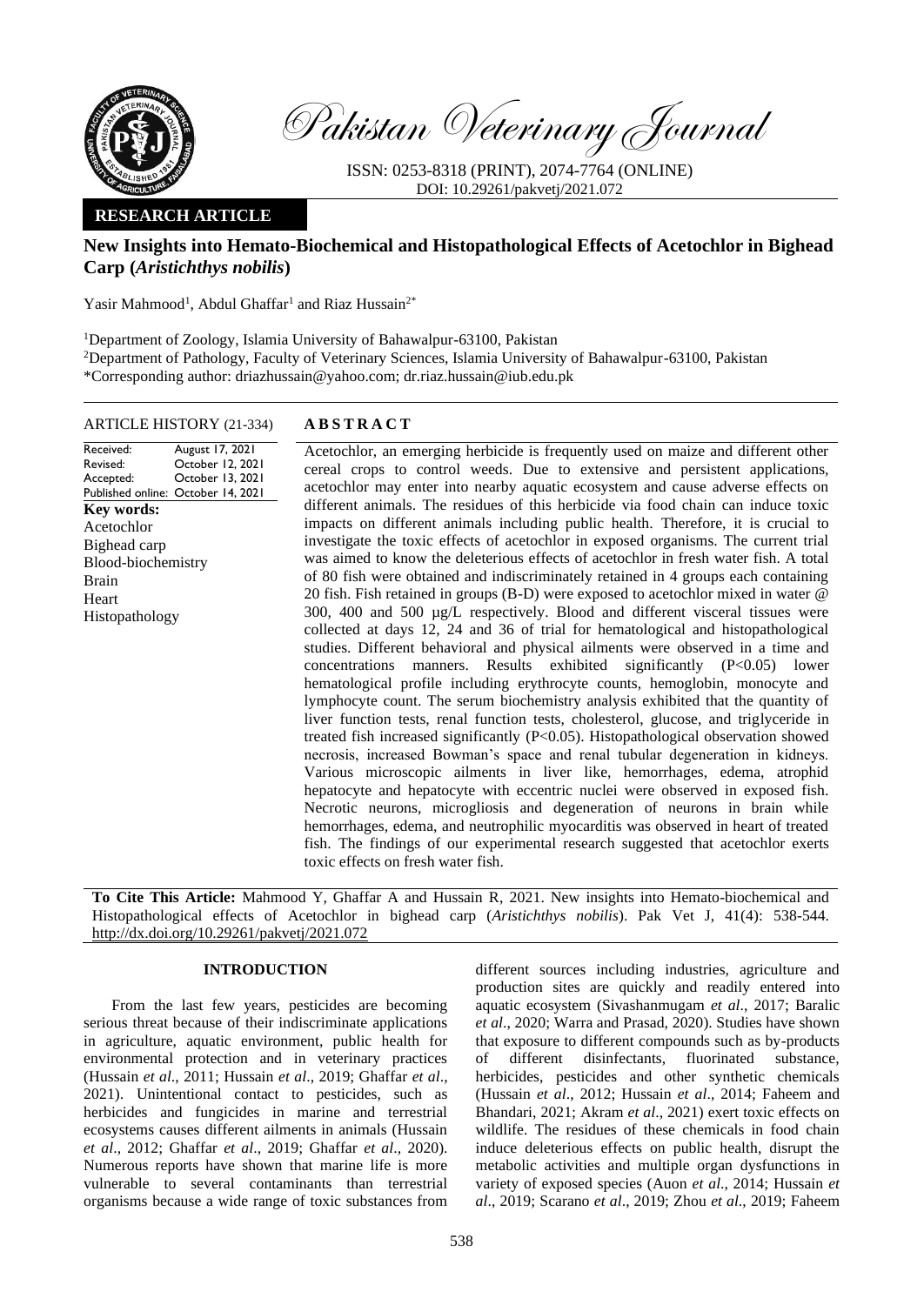*et al.,* 2020; Ghaffar *et al*., 2020). Acetochlor, a chlorinated herbicide is commonly used on maize, soybeans, sugar beets and various other crops to control broad leaf weeds (Gianessi and Reigner, 2007; Jia *et al*., 2020). Acetochlor can reach to marine species by absorption, and that dermal interaction with infected water causes behavioral and physical changes such as impairment of locomotion and swimming habits. The organisms present in aquatic ecosystems are very delicate (Ghaffar *et al*., 2014; Ghaffar *et al*., 2015). Contaminants, such as pesticides may have devastating consequences on these ecosystems. Furthermore, marine environments are commonly exposed to many environmental stressors. The chemical stressors often combine or synergize and induce adverse toxic effects. Fish are the most vulnerable marine animals to different synthetic chemicals and are valuable biomarkers for monitoring the quality of the aquatic environment (Ghaffar *et al*., 2016; Hussain *et al*., 2018; Sjerps *et al*., 2019; Peña *et al*., 2020). Earlier reports have shown that pesticides causes toxicity by rapid generation of free radicals and oxidative stress ultimately resulting in a variety of abnormalities in various organs (Ghaffar *et al*., 2015a; Ghaffar *et al*., 2015b; Ghaffar *et al*., 2018). Blood and biochemical profile are the main targets of toxicity in fish and can be used as valuable bio-indicators (Akram *et al*., 2021; Ghaffar *et al*., 2021; Aranha *et al*., 2021; Faheem *et al.,* 2021). Furthermore, estimations of differences in blood and serum biochemistry values including proteins and enzymes are frequently employed to determine the patho-physiological ailments in aquatic animals (Ghaffar *et al*., 2020; Yamin *et al*., 2020; Latif *et al.*, 2020; Rehma *et al*., 2021; Naz *et al*., 2021). There is little information on the toxicity of acetochlor to freshwater fish, particularly Bighead carp. Hence, we sought to assess the toxicity of acetochlor at sublethal

#### **MATERIALS AND METHODS**

doses in fresh water carp.

**Acetochlor and study reagents:** Acetochlor was purchased from commercial market district Lodhran (M/S Ali Akbar Enterprises, Pakistan) Pakistan. Merck (Germany) and Sigma Aldrich (USA) provided several analytically graded compounds (USA). Various commercial kits were bought from Randox Company (Pvt.) Pakistan for the determination of serum biochemical parameters.

**Experimental species and management:** A total of 80 fresh water fish Bighead carp (*Aristichthys nobilis*) having similar body mass (140-155 g), size and age were bought from a local commercial fish farm (District Bahawalnagar), Punjab province, Pakistan. The experimental test specimens were placed in plastic bags containing suitable oxygen and shifted to laboratory. For acclimatization, the test specimens were retained in glass aquaria for 10 days. All of the experimental fish were fed commercial feed daily, early in the morning and late in the evening. All the leftover feed and fecal constituents were removed from all aquaria.

**Experimental treatments:** After the fish were acclimatized, all experimental fish were classified into four groups (A-D) with 20 specimens in each group. The water carrying capacity of each aquarium was 100L. Fish retained in group A were known as untreated (control group) while fish of other groups were treated as experimental specimens. Acetochlor was dissolved in distilled water, and the experimental organisms in groups (B, C and D) were exposed to 300, 400 and 500 µg/L for 36 days. Residual feed and fecal components were strained and eliminated on regular basis during the study. All of the experimental test specimens were examined for any evident clinical or behavioral problems.

**Hematological analyses:** Blood sample (2.0-2.5 ml) was obtained from five fish with help of 26 gauge sterile needle. The blood was collected from caudal vein of fish on days 12, 24 and 36 of the trial. After collection, about 02 mL blood was centrifuged for serum separation, and 0.5 mL of blood was placed in anticoagulant (EDTA) coated glass test tubes for haematological analysis. Various blood parameters were examined, including red blood count, total and differential leukocyte count, haemoglobin, and hematocrit (Hussain *et al*., 2020; Ghaffar *et al*., 2021), while total proteins were measured according to earlier methods (Hussain *et al*., 2019; Ghaffar *et al*., 2020) at days 12, 24 and 36 of the trial.

**Physical and Pathological Parameters:** Five fish were haphazardly picked, weighed, euthanized, and necropsied from each group after blood collection. The liver, gills, brain, kidneys, and heart were separated, weighed, and fixed in a 5% paraformaldehyde solution. The visceral organs were then processed for histological examinations. Approximately 5µm thick slices were cut with a rotary microtome, dehydrated in alcohol, cleaned in xylene, and stained with Hematoxylin and Eosin (Ghaffar *et al*., 2021).

**Serum Biochemistry:** Various serum biochemical parameters such as liver and renal function tests, serum albumin, total proteins, alkaline phosphatase, glucose, triglycerides, cholesterol, and lactate dehydrogenase were determined using commercial kits by chemistry analyzer (Hussain *et al*., 2019; Ghaffar *et al*., 2021).

**Statistical analysis:** The data from our study were analyzed using ANOVA with IBM SPSS statistics (version 20) software, and the group average values were compared using a post hoc Tukey's test. The threshold for a significant difference was set at P<0.05.

#### **RESULTS**

Results on physical profile of fish treated with various concentrations of acetochlor like body mass, absolute and relative weight of different organs are presented in table 1. The body mass of fish of group D exposed to higher level of acetochlor significantly reduced at day 36 of the trial. Results exhibited significantly increased absolute weight of brain and gills of fish kept in group D at day 36. A significantly increased absolute weight of liver and kidneys was recorded in fish of group D at all experimental days. The results on relative weight of various visceral tissues (Table 2) like liver, gills, kidneys and brain exhibited significant changes in treated fish.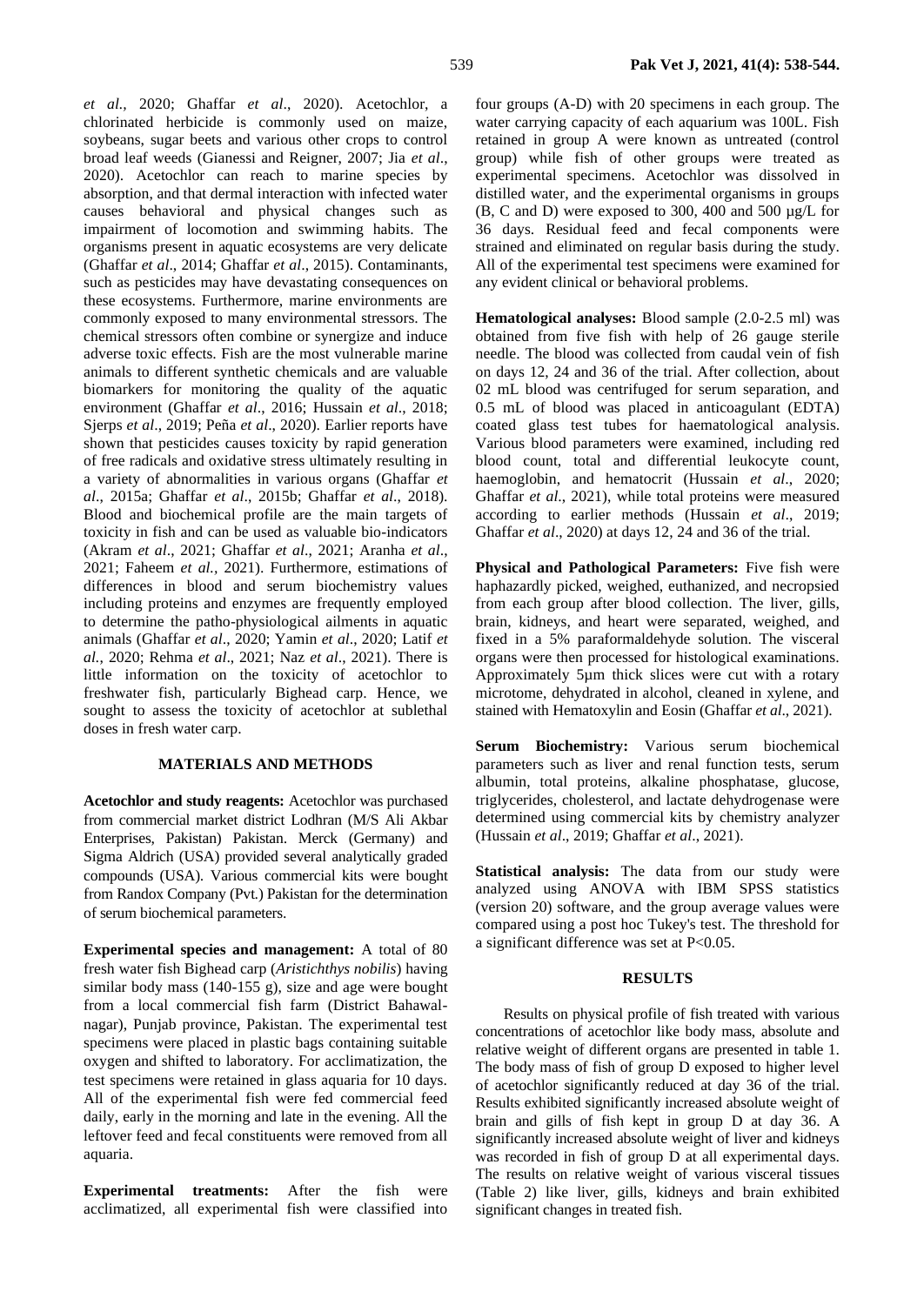**Table 1:** Body weight and absolute weight of different visceral tissues of bighead carp exposed to different concentrations of Acetochlor

| D (500 µg/L)<br>days<br>A(0.0)<br>$B(300 \text{ µg/L})$<br>$C(400 \mu g/L)$<br>Body weight (g)<br>$\overline{2}$<br>$165.8 \pm 2.05$<br>$162.2 \pm 3.79$<br>$162.2 \pm 3.40$<br>$159.5 \pm 1.83$<br>$161.1 \pm 3.25$<br>$167.7 + 4.33$<br>$161.5 \pm 3.01$<br>$158.75 \pm 2.22$<br>24<br>$160.2 \pm 1.66$<br>$168.5 \pm 4.20$<br>$164.3 \pm 1.96$<br>156.25±1.22*<br>36<br>Absolute weight of brain $(g)$<br>$0.72 \pm 0.26$<br>$0.71 \pm 0.25$<br>12<br>$0.74 \pm 0.20$<br>$0.76 \pm 0.20$<br>$0.78 + 0.29$<br>24<br>$0.73 \pm 0.25$<br>$0.72 \pm 0.01$<br>$0.75 \pm 0.24$<br>$0.70 + 0.24$<br>$0.73 \pm 0.23$<br>$0.76 \pm 0.24$<br>$0.87 \pm 0.11*$<br>36<br>Absolute weight of gills<br>12<br>$4.66 \pm 0.47$<br>$4.83 \pm 0.52$<br>$5.17 \pm 0.39$<br>$5.06 \pm 0.45$<br>$5.06 \pm 0.43$<br>$5.04 \pm 0.48$<br>$5.07 \pm 0.91$<br>$5.61 \pm 0.88$<br>24<br>$5.07 \pm 0.43$<br>36<br>$5.28 \pm 0.39$<br>$5.58 \pm 0.49$<br>$7.83 \pm 0.50*$<br>Absolute weight of Kidneys<br>$\overline{2}$<br>$0.54 \pm 0.08$<br>$0.53 \pm 0.05$<br>$0.57 \pm 0.09$<br>$0.71 \pm 0.19*$<br>$0.56 \pm 0.04$<br>$0.63 \pm 0.13$<br>$0.58 + 0.17$<br>$0.78 \pm 0.04*$<br>24<br>$0.89 \pm 0.19*$<br>36<br>$0.59 \pm 0.07$<br>$0.66 \pm 0.06$<br>$0.77 \pm 0.16$<br>Absolute weight of Liver | Parameters/ | Groups/Treatments |                 |                 |                  |  |
|------------------------------------------------------------------------------------------------------------------------------------------------------------------------------------------------------------------------------------------------------------------------------------------------------------------------------------------------------------------------------------------------------------------------------------------------------------------------------------------------------------------------------------------------------------------------------------------------------------------------------------------------------------------------------------------------------------------------------------------------------------------------------------------------------------------------------------------------------------------------------------------------------------------------------------------------------------------------------------------------------------------------------------------------------------------------------------------------------------------------------------------------------------------------------------------------------------------------------------------------------------------------------|-------------|-------------------|-----------------|-----------------|------------------|--|
|                                                                                                                                                                                                                                                                                                                                                                                                                                                                                                                                                                                                                                                                                                                                                                                                                                                                                                                                                                                                                                                                                                                                                                                                                                                                              |             |                   |                 |                 |                  |  |
|                                                                                                                                                                                                                                                                                                                                                                                                                                                                                                                                                                                                                                                                                                                                                                                                                                                                                                                                                                                                                                                                                                                                                                                                                                                                              |             |                   |                 |                 |                  |  |
|                                                                                                                                                                                                                                                                                                                                                                                                                                                                                                                                                                                                                                                                                                                                                                                                                                                                                                                                                                                                                                                                                                                                                                                                                                                                              |             |                   |                 |                 |                  |  |
|                                                                                                                                                                                                                                                                                                                                                                                                                                                                                                                                                                                                                                                                                                                                                                                                                                                                                                                                                                                                                                                                                                                                                                                                                                                                              |             |                   |                 |                 |                  |  |
|                                                                                                                                                                                                                                                                                                                                                                                                                                                                                                                                                                                                                                                                                                                                                                                                                                                                                                                                                                                                                                                                                                                                                                                                                                                                              |             |                   |                 |                 |                  |  |
|                                                                                                                                                                                                                                                                                                                                                                                                                                                                                                                                                                                                                                                                                                                                                                                                                                                                                                                                                                                                                                                                                                                                                                                                                                                                              |             |                   |                 |                 |                  |  |
|                                                                                                                                                                                                                                                                                                                                                                                                                                                                                                                                                                                                                                                                                                                                                                                                                                                                                                                                                                                                                                                                                                                                                                                                                                                                              |             |                   |                 |                 |                  |  |
|                                                                                                                                                                                                                                                                                                                                                                                                                                                                                                                                                                                                                                                                                                                                                                                                                                                                                                                                                                                                                                                                                                                                                                                                                                                                              |             |                   |                 |                 |                  |  |
|                                                                                                                                                                                                                                                                                                                                                                                                                                                                                                                                                                                                                                                                                                                                                                                                                                                                                                                                                                                                                                                                                                                                                                                                                                                                              |             |                   |                 |                 |                  |  |
|                                                                                                                                                                                                                                                                                                                                                                                                                                                                                                                                                                                                                                                                                                                                                                                                                                                                                                                                                                                                                                                                                                                                                                                                                                                                              |             |                   |                 |                 |                  |  |
|                                                                                                                                                                                                                                                                                                                                                                                                                                                                                                                                                                                                                                                                                                                                                                                                                                                                                                                                                                                                                                                                                                                                                                                                                                                                              |             |                   |                 |                 |                  |  |
|                                                                                                                                                                                                                                                                                                                                                                                                                                                                                                                                                                                                                                                                                                                                                                                                                                                                                                                                                                                                                                                                                                                                                                                                                                                                              |             |                   |                 |                 |                  |  |
|                                                                                                                                                                                                                                                                                                                                                                                                                                                                                                                                                                                                                                                                                                                                                                                                                                                                                                                                                                                                                                                                                                                                                                                                                                                                              |             |                   |                 |                 |                  |  |
|                                                                                                                                                                                                                                                                                                                                                                                                                                                                                                                                                                                                                                                                                                                                                                                                                                                                                                                                                                                                                                                                                                                                                                                                                                                                              |             |                   |                 |                 |                  |  |
|                                                                                                                                                                                                                                                                                                                                                                                                                                                                                                                                                                                                                                                                                                                                                                                                                                                                                                                                                                                                                                                                                                                                                                                                                                                                              |             |                   |                 |                 |                  |  |
|                                                                                                                                                                                                                                                                                                                                                                                                                                                                                                                                                                                                                                                                                                                                                                                                                                                                                                                                                                                                                                                                                                                                                                                                                                                                              |             |                   |                 |                 |                  |  |
|                                                                                                                                                                                                                                                                                                                                                                                                                                                                                                                                                                                                                                                                                                                                                                                                                                                                                                                                                                                                                                                                                                                                                                                                                                                                              |             |                   |                 |                 |                  |  |
|                                                                                                                                                                                                                                                                                                                                                                                                                                                                                                                                                                                                                                                                                                                                                                                                                                                                                                                                                                                                                                                                                                                                                                                                                                                                              |             |                   |                 |                 |                  |  |
|                                                                                                                                                                                                                                                                                                                                                                                                                                                                                                                                                                                                                                                                                                                                                                                                                                                                                                                                                                                                                                                                                                                                                                                                                                                                              | 12          | $0.74 \pm 0.17$   | $0.74 \pm 0.85$ | $0.76 \pm 0.05$ | $0.88 \pm 0.04*$ |  |
| $0.75 \pm 0.09$<br>$0.78 + 0.07$<br>$0.79 \pm 0.24$<br>$0.89 \pm 0.09*$<br>24                                                                                                                                                                                                                                                                                                                                                                                                                                                                                                                                                                                                                                                                                                                                                                                                                                                                                                                                                                                                                                                                                                                                                                                                |             |                   |                 |                 |                  |  |
| $0.77 \pm 0.19$<br>$0.81 \pm 0.04$<br>$0.89 \pm 0.12$<br>$0.99 \pm 0.21*$<br>36                                                                                                                                                                                                                                                                                                                                                                                                                                                                                                                                                                                                                                                                                                                                                                                                                                                                                                                                                                                                                                                                                                                                                                                              |             |                   |                 |                 |                  |  |

Values with sign (\*) are exhibiting significant (P<0.05) difference from control.

**Table 2:** Relative weight of various organs of fresh water fish treated with different levels of Acetochlor

| Parameters/ | Groups/Treatments |                 |                  |                  |
|-------------|-------------------|-----------------|------------------|------------------|
| days        | A                 | в               | С                | D                |
|             | (0.0)             | $(300 \mu g/L)$ | $(400 \mu g/L)$  | (500 µg/L)       |
| Liver       |                   |                 |                  |                  |
| 12          | $0.28 \pm 0.04$   | $0.28 \pm 0.03$ | $0.31 \pm 0.04$  | $0.37 \pm 0.12*$ |
| 24          | $0.31 \pm 0.06$   | $0.29 \pm 0.06$ | $0.33 \pm 0.05$  | $0.38 \pm 0.14*$ |
| 36          | $0.31 \pm 0.04$   | $0.32 \pm 0.08$ | $0.39 \pm 0.12*$ | $0.42 \pm 0.13*$ |
| Gills       |                   |                 |                  |                  |
| 12          | $2.97 \pm 0.27$   | $3.15 \pm 0.24$ | $3.16 \pm 0.29$  | $3.84 \pm 0.32*$ |
| 24          | $3.05 \pm 0.26$   | $3.08 \pm 0.35$ | $3.48 \pm 0.54$  | $3.89 \pm 0.12*$ |
| 36          | $3.08 \pm 0.24$   | $3.09 \pm 0.28$ | $3.94 \pm 0.35*$ | 3.98±0.22*       |
| Kidneys     |                   |                 |                  |                  |
| 12          | $0.35 \pm 0.06$   | $0.34 \pm 0.04$ | $0.34 \pm 0.06$  | $0.45 \pm 0.13*$ |
| 24          | $0.37 \pm 0.04$   | $0.39 \pm 0.08$ | $0.35 \pm 0.13$  | $0.46 \pm 0.05*$ |
| 36          | $0.36 \pm 0.05$   | $0.38 + 0.04$   | $0.49 \pm 0.09*$ | $0.49 \pm 0.14*$ |
| Brain       |                   |                 |                  |                  |
| 12          | $0.33 \pm 0.17$   | $0.35 \pm 0.17$ | $0.37 \pm 0.18$  | $0.38 + 0.19$    |
| 24          | $0.37 \pm 0.15$   | $0.34 \pm 0.02$ | $0.39 \pm 0.16$  | $0.59 \pm 0.13*$ |
| 36          | $0.35 \pm 0.16$   | $0.37 \pm 0.14$ | $0.39 \pm 0.15$  | $0.59 \pm 0.19*$ |

Values with sign (\*) are exhibiting significant (P<0.05) difference from control.

The relative weight of liver, gills and kidneys was significantly increased in fish of group D throughout the experiment exposed to higher concentrations of acetochlor while in fish of group C at day 36 of experiment. The results on different blood profile of bighead carp treated with acetochlor are shown in table 3. Red blood cell count, hematocrit and hemoglobin quantity was significantly decreased in bighead carp of group C at day 36 while in fish of group D at all experimental intervals compared to untreated fish. Results exhibited decreased values of lymphocytes in treated fish compared to control fish. The results revealed significantly increased values of total white blood cell count and neutrophil count in acetochlor treated fish at higher concentrations. Results exhibited decreased values of lymphocytes in treated fish compared to control fish. Results on serum biochemistry indicated that the quantity of serum albumin and total proteins significantly decreased in bighead carps kept in group D at day 36 of the exposure compared to control specimens. The quantity of aspartate aminotransferase and

**Table 3:** Blood profile of fresh water fish treated with various levels of Acetochlor

| Groups/Treatments                                                |                  |                                                                               |                   |  |  |
|------------------------------------------------------------------|------------------|-------------------------------------------------------------------------------|-------------------|--|--|
| A (0.0)                                                          | B (300 µg/L)     | $C(400 \mu g/L)$                                                              | D (500 µg/L)      |  |  |
| days<br>Red blood cell count (10 <sup>9</sup> /mm <sup>3</sup> ) |                  |                                                                               |                   |  |  |
| $4.84 \pm 0.19$                                                  | $4.77 \pm 0.19$  | $4.76 \pm 0.17$                                                               | $3.38 \pm 0.04*$  |  |  |
|                                                                  | $4.74 \pm 0.28$  | $4.66 \pm 0.04$                                                               | $3.34 \pm 0.12*$  |  |  |
| $5.03 \pm 0.08$                                                  | $4.71 \pm 0.12$  | $3.84 \pm 0.17*$                                                              | $3.29 \pm 0.19*$  |  |  |
|                                                                  |                  |                                                                               |                   |  |  |
| $8.87 \pm 0.24$                                                  | $8.74 \pm 0.32$  | $7.93 \pm 0.29$                                                               | $6.92 \pm 0.19*$  |  |  |
|                                                                  | $8.39 \pm 0.48$  | 7.89±0.17                                                                     | $6.82 \pm 0.27*$  |  |  |
| $9.09 \pm 0.21$                                                  | $8.69 \pm 0.29$  | $6.46 \pm 0.14*$                                                              | $6.31 \pm 0.22*$  |  |  |
| White blood cell counts (10 <sup>6</sup> /mm <sup>3</sup> )      |                  |                                                                               |                   |  |  |
| $12.56 \pm 0.22$                                                 | $15.08 \pm 0.43$ | $15.45 \pm 0.52$                                                              | $16.68 \pm 0.51*$ |  |  |
| $13.02 \pm 0.42$                                                 | $14.95 \pm 0.23$ | $16.29 \pm 0.45*$                                                             | 18.48±0.36*       |  |  |
| $12.57 \pm 0.62$                                                 | $14.29 \pm 0.43$ | $17.23 \pm 0.29*$                                                             | 18.97±0.32*       |  |  |
| Hematocrit (%)                                                   |                  |                                                                               |                   |  |  |
| 34.15±2.38                                                       | 35.79±0.95       | $32.9 \pm 0.97$                                                               | 24.71±0.59*       |  |  |
|                                                                  | 34.74±1.02       | 32.53±0.96*                                                                   | 23.49±0.26*       |  |  |
| $36.51 \pm 0.33$                                                 | 32.79±0.37       | 26.36±0.33*                                                                   | $23.31 \pm 2.30*$ |  |  |
| Lymphocytes (%)                                                  |                  |                                                                               |                   |  |  |
| $18.62 \pm 0.55$                                                 | $17.51 \pm 0.35$ | $15.86 \pm 0.19$                                                              | 15.56±0.17        |  |  |
| 20.35±0.19                                                       | $17.21 \pm 0.38$ | $16.80 \pm 0.42$                                                              | $13.68 \pm 0.18*$ |  |  |
| 19.98±0.37                                                       | 17.16±0.36       | $16.32 \pm 0.30$                                                              | $12.76 \pm 0.18*$ |  |  |
| Neutrophils (%)                                                  |                  |                                                                               |                   |  |  |
| $15.79 \pm 0.23$                                                 | 17.38±0.27       | $19.68 \pm 0.66*$                                                             | 22.51±0.37*       |  |  |
| 15.98±0.27                                                       | 17.28±0.30       | $19.79 \pm 0.80*$                                                             | 22.76±0.44*       |  |  |
| 15.90±0.24                                                       | 17.36±0.27       | 19.80±0.70*                                                                   | 22.63±0.34*       |  |  |
|                                                                  | $f_{\rm eff}$    | 5.06±0.29<br>Hemoglobin concentration (g/dl)<br>$9.04 \pm 0.31$<br>35.19±0.42 | (5.00)            |  |  |

Values with sign (\*) are exhibiting significant (P<0.05) difference from control.

alkaline phosphatase enzymes were significantly increased in treated bighead carps in group C at day 36 while in group D at days 24 and 36 of experiment as compared to non-treated fish. The results showed significantly increased levels of lactate dehydrogenase in treated fish at days 24 and 36 of trial in group D. The results on biomarkers of kidneys like urea and creatinine significantly increased in groups C and D at days 24 and 36 of trial. The concentrations of serum cholesterol, glucose and triglycerides increased significantly in fish of group D exposed to higher doses of acetochlor (Table 4).

At histopathological level, different microscopic changes including increased sinusoidal spaces, congestion, edema, atrophy of cytoplasm of hepatocyte, karyolysis, pyknosis in liver of bighead carp of groups C and D (Fig. 1) treated with acetochlor at higher doses after day 24 of the experiment. Different histopathological lesions like edema, melanomacrophage accumulation, congestion, ceroid formation, increased Bowman's space, disintegration of glomeruli, atrophy of renal tubules and necrosis of renal tubular cells was examined in kidneys of fish after day 24 of exposure to herbicide (Fig. 2). Different histopathological lesions in various sections of gills of treated fish retained in groups (C-D) like congestion, disorganization of primary and secondary lamellae, degeneration of cartilaginous core, necrosis of lamellar cells, sloughing of lamellar epithelium of deformation, lamellar fusion and uplifting of lamellae were observed (Fig. 3). Microscopic examination of different sections of heart of fish in groups C and D indicated different pathological lesions like neutrophilic inflammatory response, congestion, edema and degeneration and disorganization of cardiac muscles (Fig. 4). Microscopic examination of different sections of brain of treated fish retained in groups (C-D) after day 24 of experimental trial exhibited necrosis of neurons, degeneration of neurons in cerebellum and microgliosis (Fig. 5).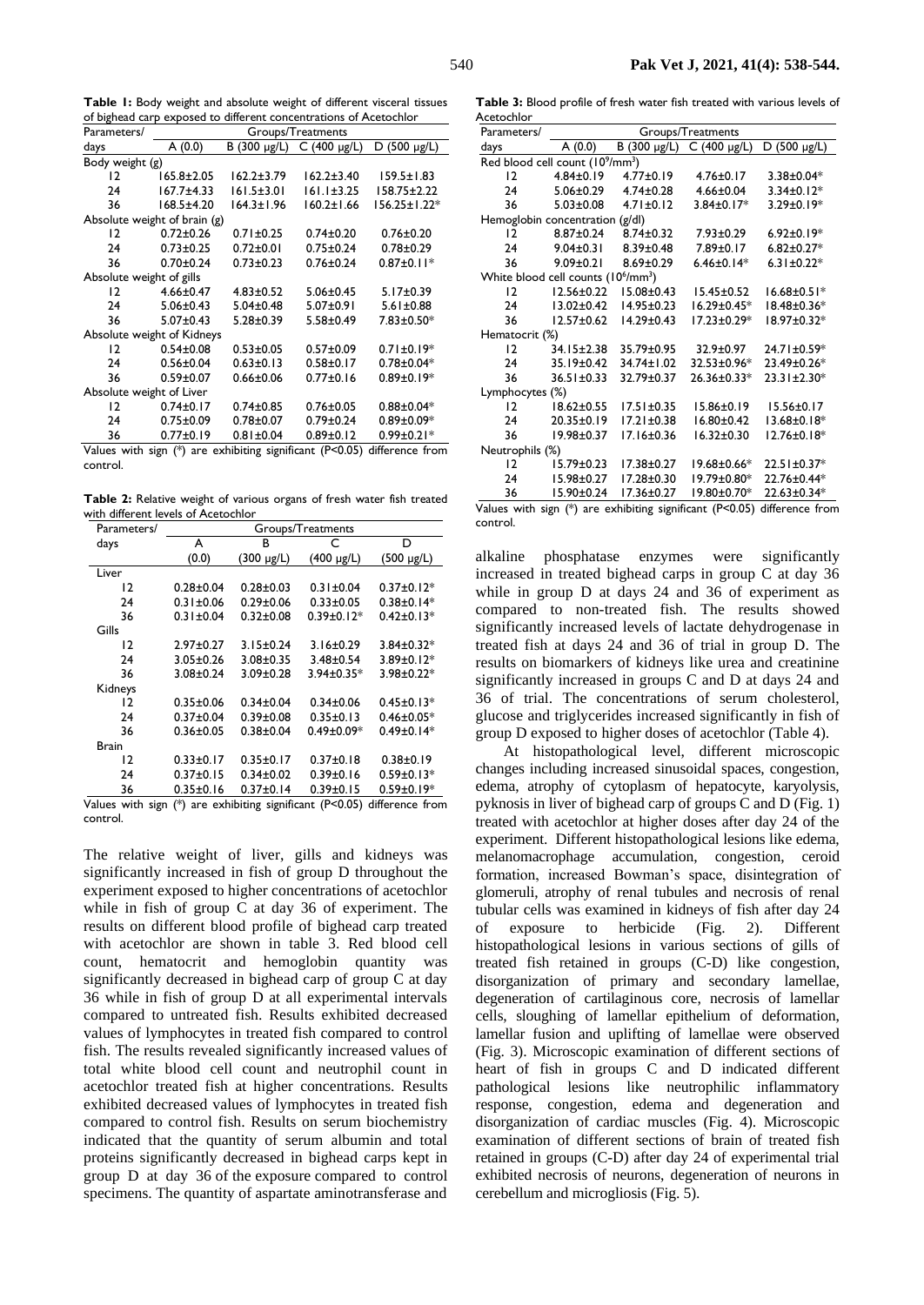

**Fig. 1:** Photomicrograph of gills of treated fish exhibiting a) degeneration of cartilaginous core (dcc), necrosis of secondary lamellar epithelial cells (arrows heads) and sloughing of epithelium of secondary lamellae. a) Hemorrhages (\*\*), degeneration of primary lamellae (arrows) and necrosis of secondary lamellar epithelial cells (arrows heads) at days 36 of experiment in groups C and D respectively. (400X, H&E stain).



**Fig. 2:** Photomicrograph of kidneys of treated fish exhibiting a) degeneration of renal tubules (arrows). b) Inflammatory cells (arrows) and necrosis of tubular cells (arrow head). in group C while c) necrosis of tubular epithelial cells (arrow heads) and congestion (arrow). d) Inflammatory cells (\*) and ceroid formation (arrow) in fish of group D at day 36 of experiment. (400X, H&E stain).



Fig. 3: Photomicrograph of liver of treated fish exhibiting a) ceroid formation (arrow head) and b) ceroid formation (arrow) at day 36 while c) edema (\*) and necrosis of hepatocyte (arrows), d) necrosis of hepatocytes (arrows) and edema (\*) in fish of group D at day 36. (400X, H&E stain).



**Fig. 4:** Photomicrograph of heart of treated fish a) normal heart. b) showing disruption of muscles of heart of group C at day 36 while c) edema (\*\*) and break down of cardiac muscles (arrow). d) edema and inflammatory cells) in fish of group D at day 36 of research. (400X, H&E stain).



**Fig. 5:** Photomicrograph of brain of treated fish a) exhibiting microgliosis (arrows) and atrophy of neurons (arrow heads) in fish of group C and b) necrosis of neurons (arrow head) and microgliosis (arrows) at day 36 of research in fish of group D. (400X, H&E stain).

#### **DISCUSSION**

Acetochlor is a common herbicide which is commonly used in the Middle East and different other regions across the globe. Its widespread use has created chaos on the ecosystem, land and water. Acetochlor has a direct influence on the agro-ecosystem by altering various biological activities such as soil organic matter decomposition, soil nutrient availability and reducing the abundance and diversity of non-target organisms. Aquatic species, especially fish are frequently encountered to variety of environmental pollutants (Akram *et al*., 2021, Ghaffar *et al*., 2021; Faheem and Bhandari, 2021). In this study, the absolute weight of different tissues of fish except brain was elevated whereas the relative weight of visceral organs decreased. Previously little evidences are available about the toxic effects of acetochlor poisoning on different visceral organs. However, albino rats treated with a high dose of toxicant showed an increase in relative weight of liver and kidneys (Nassar, 2020). Hematological features are regarded as the most important biomarkers of physiological stress in a variety of animals including terrestrial and aquatic life (Ghaffar *et al*., 2017a; Ghaffar *et al*., 2017b; Akram *et al*., 2021). In the current study, lower blood values in treated fish could be related to rapid oxidation of haemoglobin and break down of red blood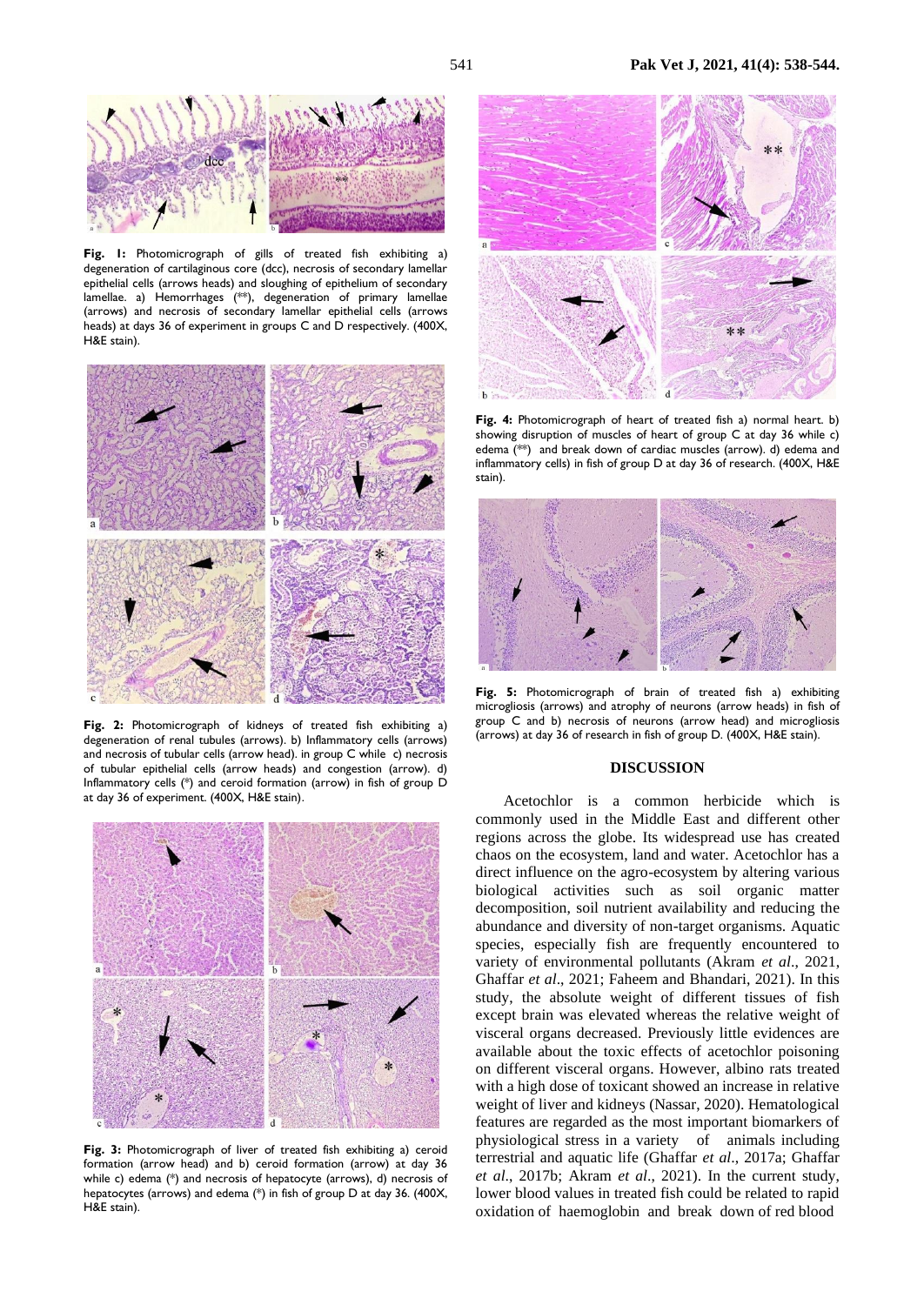**Table 4:** Serum biochemistry values fresh water fish treated with various doses of Acetochlor.

| Parameters/              | Groups/Treatments                |                   |                   |                   |  |
|--------------------------|----------------------------------|-------------------|-------------------|-------------------|--|
| days                     | A(0.0)                           | B (300 µg/L)      | $C(400 \mu g/L)$  | D (500 $\mu$ g/L) |  |
| Albumin quantity (mg/dL) |                                  |                   |                   |                   |  |
| $\overline{2}$           | $2.85 \pm 0.03$                  | $2.81 \pm 0.01$   | $2.77 \pm 0.03$   | 2.35±0.07*        |  |
| 24                       | $2.81 \pm 0.02$                  | $2.77 \pm 0.05$   | $2.72 \pm 0.04$   | $2.16 \pm 0.01*$  |  |
| 36                       | $2.79 \pm 0.09$                  | $2.74 \pm 0.07$   | $2.70 \pm 0.08$   | 2.09±0.01*        |  |
| Total proteins (mg/dL)   |                                  |                   |                   |                   |  |
| 12                       | 3.89±0.28                        | 3.72±0.02         | $3.65 \pm 0.02$   | 3.28±0.08*        |  |
| 24                       | $3.83 \pm 0.32$                  | $3.63 \pm 0.03$   | $3.54 \pm 0.03$   | $3.14 \pm 0.17*$  |  |
| 36                       | $3.95 \pm 0.13$                  | 3.49±0.04         | $3.44 \pm 0.04$   | 2.98±0.04*        |  |
|                          | Aspartate aminotransferase (U/L) |                   |                   |                   |  |
| $\overline{2}$           | 14.65±0.06                       | I5.05±0.06        | 15.35±0.06        | $15.75 \pm 0.16$  |  |
| 24                       | I5.07±0.09                       | $15.55 \pm 0.03$  | $16.05 \pm 0.06$  | $18.52 \pm 0.11*$ |  |
| 36                       | $15.11 \pm 0.13$                 | $16.60 \pm 0.11$  | $18.90 \pm 0.13*$ | $19.93 \pm 0.13*$ |  |
|                          | Alkaline phosphatase (U/L)       |                   |                   |                   |  |
| 12                       | $25.55 \pm 0.13$                 | $26.17 \pm 0.11$  | $26.82 \pm 0.11$  | 27.45±1.05        |  |
| 24                       | $26.15 \pm 0.11$                 | $26.82 \pm 0.11$  | $27.47 \pm 0.11$  | $31.15 \pm 1.10*$ |  |
| 36                       | $26.41 \pm 0.03$                 | $27.23 \pm 0.13$  | $31.10 \pm 0.13*$ | $33.91 \pm 1.13*$ |  |
|                          | Alanine aminotransferase (U/L)   |                   |                   |                   |  |
| $\overline{2}$           | 22.05±0.05                       | 22.45±0.05        | 22.75±0.05        | 23.15±0.06        |  |
| 24                       | 22.45±0.20                       | 23.07±0.19        | 23.72±0.11        | 27.35±0.10*       |  |
| 36                       | $23.13 \pm 0.13$                 | $23.93 \pm 0.11$  | 28.80±0.14*       | 29.62±0.13*       |  |
|                          | Lactate dehydrogenase (U/L)      |                   |                   |                   |  |
| $\overline{2}$           | 248.35±3.19                      | 249.55±4.19       | 250.75±1.19       | 251.95±2.19       |  |
| 24                       | 251.72±5.48                      | 254.67±4.48       | 257.62±2.48       | 267.61±3.48*      |  |
| 36                       | 253.33±3.60                      | 257.22±3.60       | 260.71±2.60       | 274.4±4.60*       |  |
| Urea (mg/dL)             |                                  |                   |                   |                   |  |
| $\overline{2}$           | $8.32 \pm 0.07$                  | 8.57±0.02         | 8.81±0.08         | $9.06 \pm 0.04$   |  |
| 24                       | $8.58 \pm 0.04$                  | 8.87±0.03         | 10.56±0.05*       | 10.75±0.05*       |  |
| 36                       | $8.74 \pm 0.03$                  | $9.02 \pm 0.01$   | 10.79±0.05*       | $11.57 \pm 0.05*$ |  |
| Creatinine (mg/dL)       |                                  |                   |                   |                   |  |
| $\overline{2}$           | $1.16 \pm 0.01$                  | $1.18 \pm 0.02$   | $1.20 \pm 0.03$   | $1.22 \pm 0.05$   |  |
| 24                       | $1.20 \pm 0.04$                  | $1.22 \pm 0.03$   | $1.54 \pm 0.06*$  | $1.67 \pm 0.04*$  |  |
| 36                       | $1.27 \pm 0.03$                  | $1.29 \pm 0.01$   | $1.57 \pm 0.08*$  | $1.73 \pm 0.03*$  |  |
| Cholesterol (mg/dL)      |                                  |                   |                   |                   |  |
| $\overline{2}$           | I54.6±2.17                       | $155.71 \pm 3.11$ | $156.81 \pm 3.17$ | $157.93 \pm 3.17$ |  |
| 24                       | 156.5±1.39                       | $158.92 \pm 3.39$ | $161.22 \pm 2.39$ | 166.62±4.39*      |  |
| 36                       | $158.91 \pm 1.49$                | $162.05 \pm 2.35$ | $163.15 \pm 3.49$ | 169.25±2.29*      |  |
| Glucose (mg/dL)          |                                  |                   |                   |                   |  |
| 12                       | $29.25 \pm 1.16$                 | $30.17 \pm 1.13$  | 31.125±2.15       | $32.05 \pm 1.15$  |  |
| 24                       | 29.55±1.19                       | $30.75 \pm 1.15$  | $31.95 \pm 2.13$  | 35.15±1.19*       |  |
| 36                       | $30.65 \pm 1.17$                 | $31.81 \pm 1.12$  | 33.15±2.19        | 37.35±1.18*       |  |
| Triglycerides (mg/dL)    |                                  |                   |                   |                   |  |
| $\overline{2}$           | I71.67±2.34                      | 173.75±0.32       | 175.85±1.32       | $177.92 \pm 3.34$ |  |
| 24                       | $173.21 \pm 2.35$                | 175.43±1.33       | $177.61 \pm 1.64$ | 189.81±3.34*      |  |
| 36                       | $176.25 \pm 2.41$                | 178.75±2.21       | $181.25 \pm 1.91$ | 193.75±3.41*      |  |

Values with sign (\*) are exhibiting significant (P<0.05) difference from control.

cells (Gul *et al*. 2021; Akram *et al*., 2021). At increased doses of acetochlor, results exhibited a decrease in RBCs, an increase in WBCs and neutrophils counts. An increase in neutrophil count might be the result of immunological responses to damage in exposed big head carp tissues. Similar findings in *Oreochromis niloticus* (Fathy *et al*., 2019) subjected to varied doses of acetochlor included decreased red blood cells, haemoglobin, decreased lymphocytes, and increased white blood cells. *Cirrhinus mrigala* (Ghayyur *et al*., 2019), *Heteropneustes fossilis* (Akter *et al*., 2020), *Clarias gariepinus* (Woryi and al., 2020), and *Cyprinus carpio* (Vali *et al*., 2020) exposed to toxicants showed decreased haemoglobin, lymphocytes, monocytes, and pack cell volume. The decreased RBCs, increased WBCs abnormalities might be caused by damage to blood-forming cells, an increase in the generation of free radicals, or a reduction in oxygen delivery through the gills. Tissue damage induced by a higher dose of acetochlor was detected in bighead carp in this study. Stress circumstances may cause damage by inducing an inflammatory response in fish tissues

resulting in an overproduction of white blood cells. Serum biochemistry serves as a clear sign of pollutant exposure, which is a clear indicator of environmental contamination and may be used to identify tissue pathology (Abdel-Tawwab and Hamed, 2018). Moreover, acetochlor has been shown to have deleterious impacts on blood biochemical profile in exposed fish leading to developmental disorders (Wang *et al*. 2016). Serum biochemical profile including ALP, AST and ALT enzymes significantly increased while serum total proteins and albumin quantity decreased in acetochlor treated fish. It has been indicated that for renal safety evaluation, kidney function tests (creatinine, urea and uric acid) are useful and reliable tools (Hamed and Tawwab, 2017; Hussain *et al*., 2020). In our experimental research, the concentrations of creatinine and urea were significantly (p  $\langle 0.05 \rangle$  elevated in treated fish indicating damage to kidneys leading to disruption of filtration processes due to acetochlor. Increased ALT, ALP, AST, cortisol, and LDH levels were previously observed in *Cirrhinus mrigala* (Ghayyur *et al*., 2019) treated with herbicide. Furthermore, depletion of serum total protein and elevated liver enzymes have been recorded in toxicant-exposed *Channa punctatus* (Sastry and Dasgupta, 1991), *Heteropneustes fossilis* (Kalita *et al*., 2003), and Zebra fish (Mahmoud *et al*., 2020). The intensity of damage produced by acetochlor to the liver of fish was determined in the current investigation by histological reactions of the fish (*A. nobilis*). Histopathological abnormalities in liver of fish included congestion, lower cytoplasmic space, vacuolar degeneration, necrosis and widening of sinusoidal spaces in hepatocytes of treated fish with acetochlor. Similar findings (necrosis of hepatocytes, fatty change and atrophy of hepatocyte) in liver tissues of *Clarias gariepinus* (Elias *et al*., 2020) have been observed. Edema, ceroid development, glomerular disintegration and congestion were also seen in the kidneys of acetochlor-treated fish. However, necrosis, vacuolation, accumulation of melano-macrophages, congestion, and different other tissue changes have also been observed in different species of fish exposed to toxicants like *Heteropneustes fossilis* (Pal and Reddy, 2018) and Tilapia (Vinodhini and Narayanan, 2009). According to earlier studies, the investigation of histopathological lesions in gill tissue is known as an excellent and reliable tool for detecting toxicant effects in aquatic life. It's because gills come into close touch with pollutants in the water, and gills are organs via which toxins enter the fish's body. Gills are in charge of the osmoregulatory system and ionic compound balancers (Gaffar *et al*., 2018). Different pathological lesions in gills due to acetochlor treatments in fish of current study have also been observed in different other organisms such as *Van fish* (Oguz *et al*., 2018) and *C. fluminea* (Benjamin *et al*., 2019), zebra fish. These histopathological lesions might be related to depletion of nutrients in the muscles and disruption of protein, carbohydrate and lipid metabolism linked with citric acid cycle (Sobha *et al*., 2007; Sulekha and Marcy, 2011; Muralidharan, 2014).

**Conclusions:** The findings of our experimental trial describe that fish are useful test specimens for screening of deleterious effects of synthetic compounds including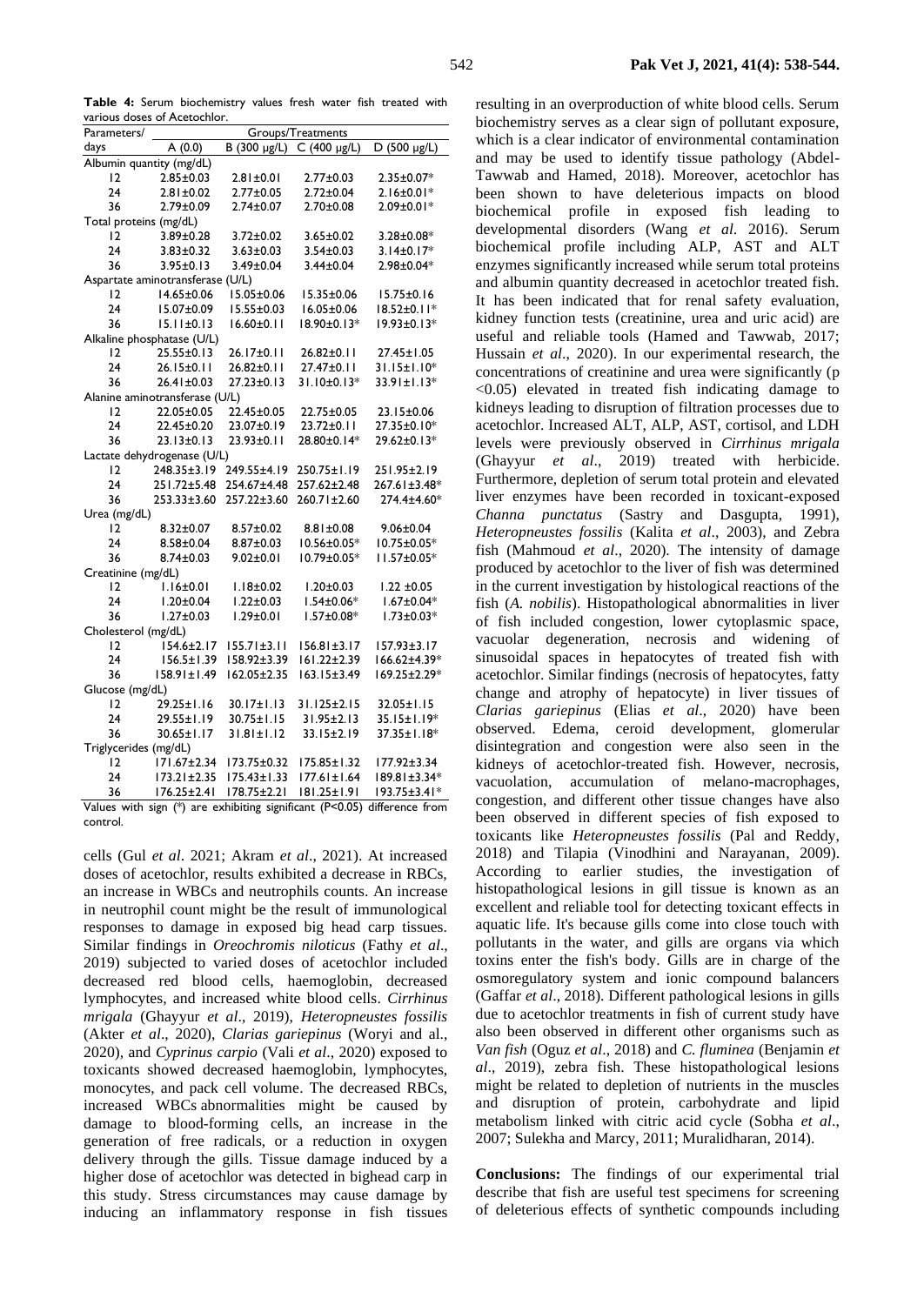herbicides and the hemato-biochemical and histopathological being reliable parameters were adversely affected by exposure to acetochlor in bighead carp.

**Authors contribution:** YM, RH and AG designed the experiment. YM, RH and AG executed the research and collected the data. RH analyzed the data. YM and RH wrote the manuscript. YM and RH edited the final version of paper.

## **REFERENCES**

- Akram R, Iqbal R, Hussain R, *et al.,* 2021. Evaluation of oxidative stress, antioxidant enzymes and genotoxic potential of bisphenol A in fresh water bighead carp (*Aristichthys nobils*) fish at low concentrations. Environ Poll 268:115896.
- Aranha M, Garcia MS, Cavalcante DC, *et al*., 2021. Biochemical and histopathological responses in peripubertal male rats exposed to agrochemicals isolated or in combination: A multivariate data analysis study. Toxicology 447:152636.
- Auon M, Mahmood F, Khan A and Hussain R, 2014. Testicular and genotoxic effects induced by subchronic oral administration of chlorpyrifos in Japonese Quail (Coturnix japonica). Pak J Agri Sci 51:1005-10.
- Baralic K, Djordjevic AB, Živancevic K, *et al*., 2020. Toxic effects of the mixture of Phthalates and Bisphenol A-subacute oral toxicity study in wistar rats. Int | Environ Res Public Health 17:746.
- Benjamin K, Co E, Competent J, *et al*., 2019. Histopathological Effects of Bisphenol A on Soft Tissues of Corbicula fluminea Mull. Toxicol Environ Health Sci 11:36-44.
- Elias NS, Abouelghar GE, Sobhy HM, *et al*., 2020. Sublethal effects of the herbicide thiobencarb on fecundity, histopathological and biochemical changes in the African catfish (Clarias gariepinus). Iran J Fish Sci 19:2020.
- Faheem M, Bhandari, RK, 2021. Detrimental effects of bisphenol compounds on physiology and reproduction in fish: A literature review. Environ Toxicol Pharmacol 81:103497
- Faheem M, Adeel M, Khaliq S, *et al.,* 2020. Bisphenol-A induced antioxidants imbalance and cytokines alteration leading to immune suppression during larval development of *Labeo rohita*. Environ Sci Pollut Res 27:26800–9.
- Faheem M, Zainab, Z and Ferreira NGC, 2021. Toxicity assessment of dibutyl phthalate in grass Carp: An integrated biomarker approach. Pak Vet J 41: 365-371
- Fathy M, Mohamed IA, Farghal A, *et al*., 2019. Hemotoxic effects of some herbicides on juvenile of Nile tilapia Oreochromis niloticus. Environ Sci Pollution Res Int 26: 30857-65.
- Ghaffar A, Hussain R, Abbas A, *et al*., 2019. Assessment of genotoxic and pathologic potentials of fipronil insecticide in Labeo rohita (Hamilton, 1822). Toxin Reviews pp:1556-9551.
- Ghaffar A, Hussain R, Abbas G, *et al.,* 2018. Fipronil (Phenylpyrazole) induces hemato-biochemical, histological, and genetic damage at low doses in common carp, Cyprinus carpio (Linnaeus, 1758). Ecotoxicology 27:1261-71.
- Ghaffar A, Hussain R, Noreen S, *et al.,* 2020. Dose and time-related pathological and genotoxic studies on thiamethoxam in fresh water fish (Labeo rohita) in Pakistan. Pak Vet J 40:151-6.
- Ghaffar A, K Rani, R Hussain, *et al.,* 2015a. Histopathological and serum biochemical changes induced by sub-chronic doses of triazophos in quail. Pak Vet J 35:13-7.
- Ghaffar A, Hussain R, Khan A, *et al.,* 2015b. Butachlor induced clinichematological and cellular changes in fresh water fish Labeo rohita (Rohu). Pak Vet J 35:201-6.
- Ghaffar A, Hussain R, Abbas G, *et al.,* 2018. Fipronil (Phenylpyrazole) induces hemato-biochemical, histological and genetic damage at low doses in common carp, Cyprinus carpio (Linnaeus, 1758). Ecotoxicology 27:1261-71.
- Ghaffar A, Hussain R, Aslam M, *et al.,* 2016. Arsenic and Urea in Combination Alters the Hematology, Biochemistry and Protoplasm in Exposed Rahu Fish (Labeo rohita) (Hamilton, 1822). Turkish J Fish Aquatic Sci 16:289-96.
- Ghaffar A, Hussain R, Ahmad N, *et al.,* 2021. Evaluation of hematobiochemical, antioxidant enzymes as biochemical biomarkers and genotoxic potential of glyphosate in freshwater fish (Labeo rohita). Chem Ecol 37:646-667.
- Ghaffar A, Ashraf S, Hussain R, *et al.,* 2014. Clinico-hematological disparities induced by triazophos (organophosphate) in Japanese quail. Pak Vet J 34:257-59.
- Ghaffar A, Hussain R, Khan A and Abbas RZ, 2015. Hematobiochemical and genetic damage caused by triazophos in fresh water fish, Labeo rohita. Int J Agric Biol 17:637-42.
- Ghayyur S, Tabassum S, Ahmad MS, *et al.,* 2019. Effect of Chlorpyrifos on Hematological and Seral Biochemical Components of Fish Oreochromis mossambicus. Pak J Zool 51:1047-52.
- Gianessi LP and Reigner NP, 2007. The value of herbicides in US crop production. Weed Technol 21: 559-66.
- Gul ST, Khan RL, Saleemi MK, *et al.,* 2021. Amelioration of toxicopathological effects of thiamethoxam in broiler birds with vitamin E and selenium, Toxin Reviews, http://doi.org/10.1080/ 15569543.2020.1864647.
- Hamed H and Tawwab AM, 2017. Ameliorative effect of propolis supplementation on alleviating Bisphenol-A toxicity: growth performance, biochemical variables, and oxidative stress biomarkers of nile tilapia, Oreochromis niloticus (L.). Comp Biochem Physiol Part C Comp Pharmacol 202: 63-69.
- Hussain R, Ghaffar A, Abbas G, *et al.,* 2020. Thiamethoxam at sublethal concentrations induces histopathological, serum biochemical alterations and DNA damage in fish. (Labeo rohita), Toxin Reviews http://doi.org/10.1080/15569543.2020.1855655.
- Hussain R, Ghaffar A, Ali HM, *et al.,* 2018. Analysis of different toxic impacts of Fipronil on growth, hemato-biochemistry, protoplasm and reproduction in adult cockerels. Toxin Reviews 37:294-303.
- Hussain R, Khan A, Mahmood F, *et al.,* 2014. Clinico-hematological and tissue changes induced by butachlor in male Japanese quail (Coturnix japonica). Pest Biochem Physiol 109:58-63.
- Hussain R, Ali F, Rafique A, *et al*., 2019. Exposure to sub-acute concentrations of glyphosate induces clinico-hematological, serum biochemical and genotoxic damage in adult cockerels. Pak Vet J 39:181-6.
- Hussain R, Mahmood F, Khan A, *et al.,* 2012. Cellular and biochemical effects induced by atrazine on blood of male Japanese quail (Coturnix japonica). Pest Biochem Physiol 103:38-42.
- Hussain R, Mahmood F, Khan MZ, *et al.,* 2011. Pathological and genotoxic effects of atrazine in male Japanese quail (Coturnix japonica). Ecotoxicology 20:1-8.
- Hussain R, Ghaffar A, Ali HM, *et al.,* 2017. Analysis of different toxic impacts of Fipronil on growth, hemato-biochemistry, protoplasm and reproduction in adult cockerels. Toxin Rev http://doi.org/ 10.1080/15569543.2017.
- Jia ZQ, Zhang YC, Huang QT, *et al.,* 2020. Acute toxicity, bioconcentration, elimination, action mode and detoxification metabolism of broflanilide in zebrafish, Danio rerio. J Hazard Mater 394:122521.
- Kalita J, Baruah BK, Chaudhary M, *et al.,* 2003. Study on the effect of water pollutants on carbohydrate profile in fish. Heteropneustes Fossilis Aquacul 4:237-340.
- Latif M, Faheem M and Asmatullah, 2020. Study of oxidative stress and histo-biochemical biomarkers of diethyl phthalate induced toxicity in a cultureable fish, *Labeo rohita*. Pak Vet J 40: 202-208
- Mahmoud AH, Noura M, Darwish, *et al*, 2020. Fenvalerate induced toxicity in Zebra fish, Danio rerio and analysis of biochemical changes and insights of digestive enzymes as important markers in risk assessment. J King Saud Uni-Sci 32:1569-80.
- Muralidharan L, 2014. Chronic toxicity studies on proximate composition of Cyprinus carpio exposed to fenthion. Int J Fish Aquat Stud 1:26-221.
- Nassar AMK, Salim YMM, Khalid SA, *et al*., 2020. Ameliorative effects of honey, propolis, pollen, and royal jelly mixture against chronic toxicity of sumithion insecticide in white albino rats. Molecules 25:2633.
- Naz S, Hussain R, Ullah Q, *et al.,* 2021. Toxic effect of some heavy metals on hematology and histopathology of major carp (Catla catla). Environ Sci Poll Res 28:6533-9.
- Pal S, Reddy PB, 2018. Bisphenol a (bpa) inducedhistopathological and biochemical alterations in the liver and kidney of stinging catfish heteropneustes fossilis. Trends Fish Res 7:2319-4758.
- Peña A, Moreno DL, Liébana JAR, 2020. A review of the impact of wastewater on the fate of pesticides in soils: Effect of some soil and solution properties. Sci Total Environ 718:134468,
- Rehma T, Naz S, Hussain R, *et al.,* 2021. Exposure to heavy metals causes histopathological changes and alters antioxidant enzymes in fresh water fish (*Oreochromis niloticus)*. Asian J Agric Biol 2021. <https://doi.org/10.35495/ajab.2020.03.143>